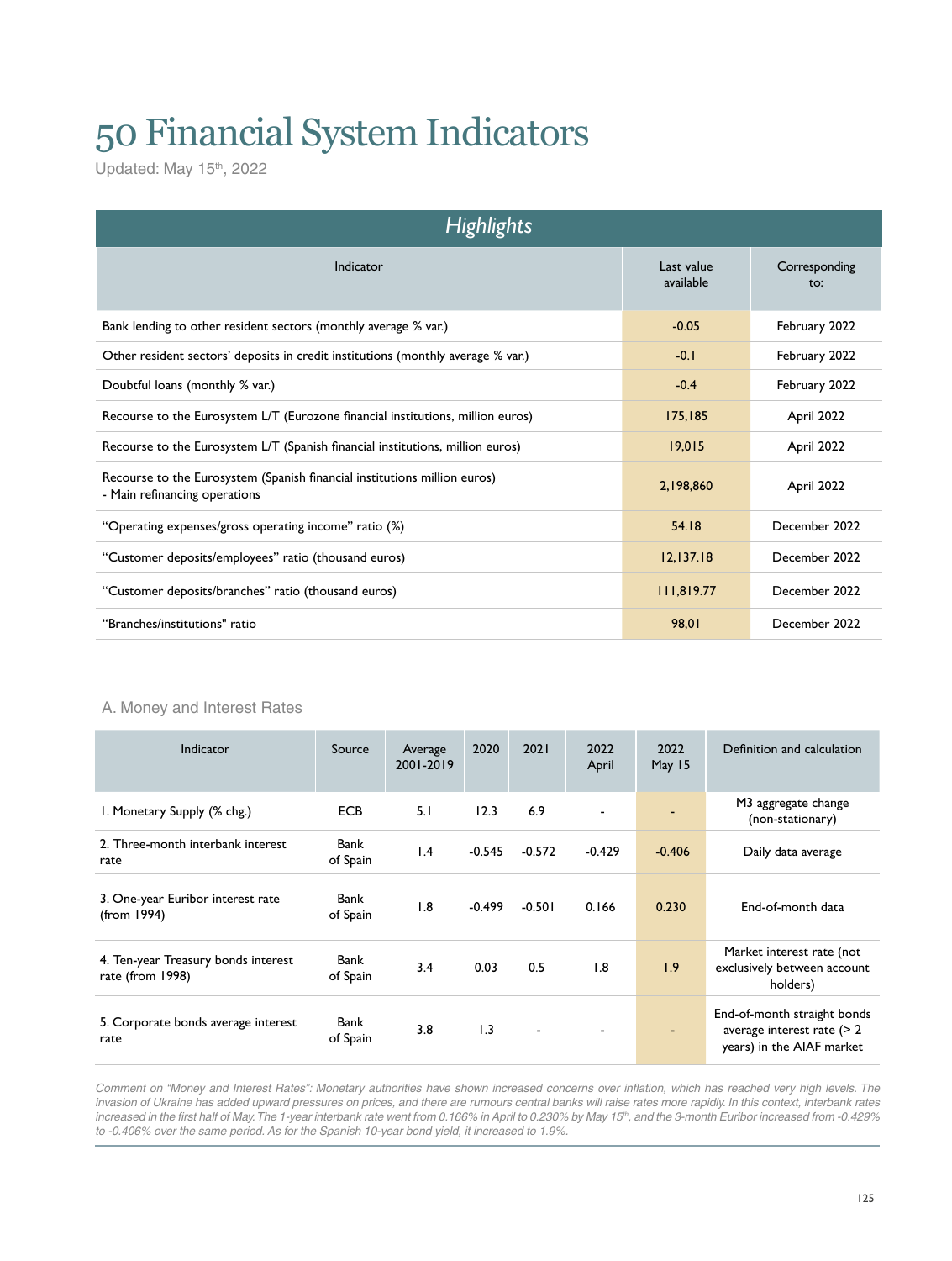#### B. Financial Markets

| Indicator                                                                            | Source                                              | Average<br>2001-2018 | 2019     | 2020     | 2022<br>February | 2022<br>March | Definition and calculation                                                                                |
|--------------------------------------------------------------------------------------|-----------------------------------------------------|----------------------|----------|----------|------------------|---------------|-----------------------------------------------------------------------------------------------------------|
| 6. Outright spot treasury bills<br>transactions trade ratio                          | Bank<br>of Spain                                    | 22.1                 | 288.7    | 28.8     | 19.25            | 20.50         | (Traded amount/outstanding<br>balance) x100 in the market<br>(not exclusively between<br>account holders) |
| 7. Outright spot government bonds<br>transactions trade ratio                        | Bank<br>of Spain                                    | 19.8                 | 87.2     | 18.5     | 15.49            | 15.30         | (Traded amount/outstanding<br>balance) x100 in the market<br>(not exclusively between<br>account holders) |
| 8. Outright forward treasury bills<br>transactions trade ratio                       | Bank<br>of Spain                                    | 0.5                  | 0.01     | 0.34     | 0.40             | 0.10          | (Traded amount/outstanding<br>balance) x100 in the market<br>(not exclusively between<br>account holders) |
| 9. Outright forward government<br>bonds transactions trade ratio                     | Bank<br>of Spain                                    | 0.6                  | 1.2      | 0.63     | 0.35             | 0.73          | (Traded amount/outstanding<br>balance) in the market (not<br>exclusively between account<br>holders)      |
| 10. Three-month maturity treasury<br>bills interest rate                             | Bank<br>of Spain                                    | 0.5                  | $-0.54$  | $-0.54$  | $-0.61$          | $-0.67$       | Outright transactions in<br>the market (not exclusively<br>between account holders)                       |
| 11. Government bonds yield index<br>(Dec1987=100)                                    | Bank<br>of Spain                                    | 727.5                | 1,311.87 | 1,289.02 | ٠                |               | Outright transactions in<br>the market (not exclusively<br>between account holders)                       |
| 12. Madrid Stock Exchange<br>Capitalization<br>(monthly average % chg.)              | Bank of<br>Spain and<br>Madrid<br>Stock<br>Exchange | 0.1                  | 1.2      | $-0.6$   | $-2.14$          | $-0.57$       | Change in the total number<br>of resident companies                                                       |
| 13. Stock market trading volume.<br>Stock trading volume<br>(monthly average % var.) | Bank of<br>Spain and<br>Madrid<br>Stock<br>Exchange | 2.6                  | $-7.4$   | 10.7     | 7.04             | 27.7          | Stock market trading<br>volume. Stock trading<br>volume: change in total<br>trading volume                |
| 14. Madrid Stock Exchange general<br>index (Dec 1985=100)                            | Bank of<br>Spain and<br>Madrid<br>Stock<br>Exchange | 1,007.1              | 881.6    | 718.9    | 843.7            | 832.6 (a)     | Base 1985=100                                                                                             |
| 15. IBEX-35<br>(Dec 1989=3000)                                                       | Bank of<br>Spain and<br>Madrid<br>Stock<br>Exchange | 9,703.6              | 8,812.9  | 7,347.3  | 8,479.2          | $8,338.1$ (a) | Base dec1989=3000                                                                                         |
| 16. Madrid Stock Exchange PER<br>ratio (share value/profitability)                   | Bank of<br>Spain and<br>Madrid<br>Stock<br>Exchange | 15.6                 | 13.2     | 15.1     | 15.6             | 14.7(a)       | Madrid Stock Exchange<br>Ratio "share value/ capital<br>profitability"                                    |
| 17. Long-term bonds. Stock trading<br>volume (% chg.)                                | Bank of<br>Spain and<br>Madrid<br>Stock<br>Exchange |                      |          |          |                  |               | Variation for all stocks                                                                                  |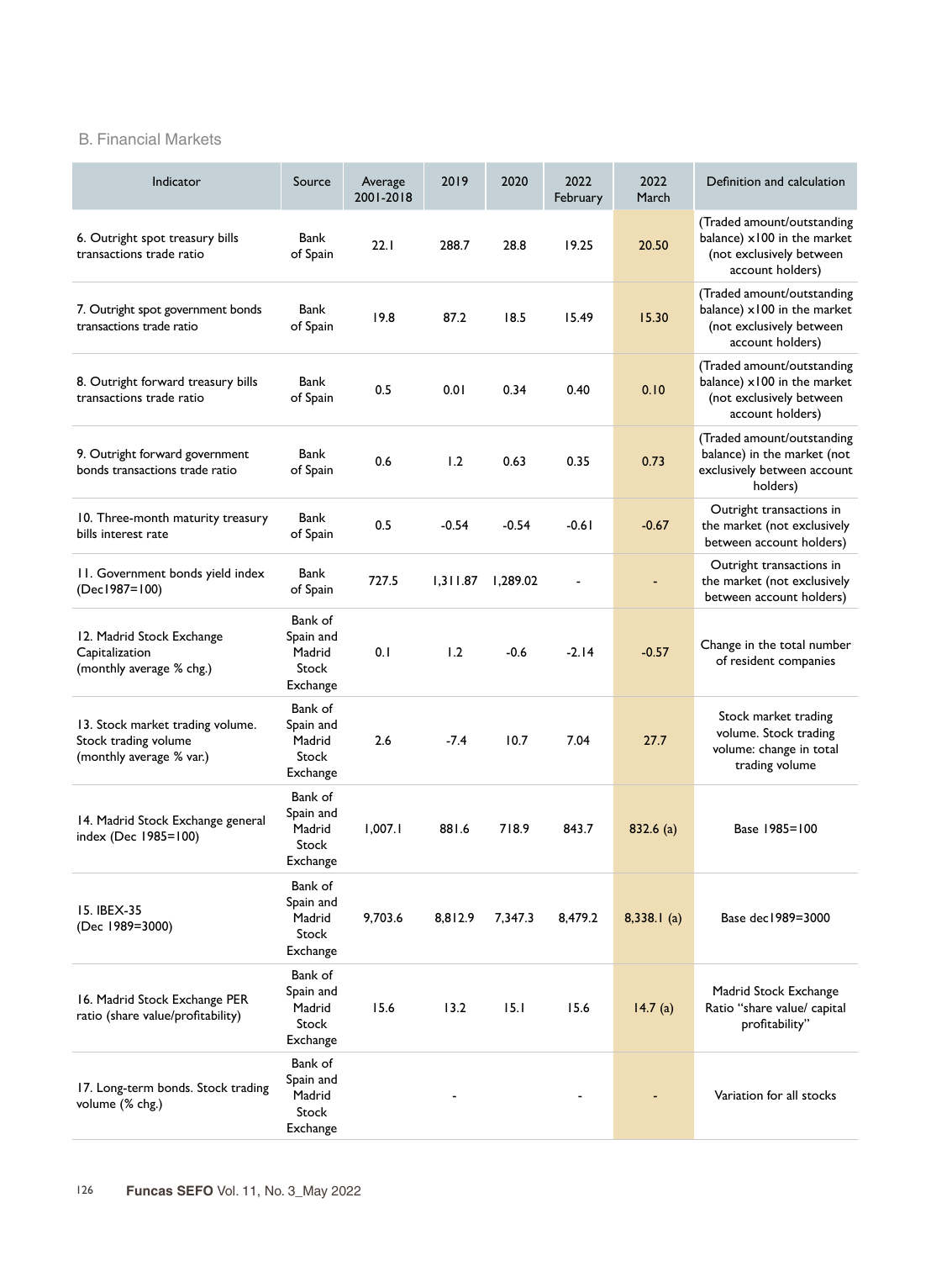#### B. Financial Markets (continued)

| Indicator                                                        | Source                       | Average<br>2001-2018 | 2019                     | 2020 | 2022<br>February         | 2022<br>March  | Definition and calculation               |
|------------------------------------------------------------------|------------------------------|----------------------|--------------------------|------|--------------------------|----------------|------------------------------------------|
| 18. Commercial paper. Trading<br>balance (% chg.)                | Bank<br>of Spain<br>and AIAF | $\blacksquare$       |                          |      | $\overline{\phantom{0}}$ | $\blacksquare$ | AIAF fixed-income market                 |
| 19. Commercial paper. Three-month<br>interest rate               | Bank<br>of Spain<br>and AIAF | $\blacksquare$       | $\overline{\phantom{a}}$ |      | $\overline{\phantom{a}}$ |                | AIAF fixed-income market                 |
| 20. IBEX-35 financial futures<br>concluded transactions (% chg.) | Bank<br>of Spain             | 0.9                  | $-14.4$                  | 5.1  | 14.6                     | 22.1           | IBEX-35 shares concluded<br>transactions |
| 21. IBEX-35 financial options<br>concluded transactions (%chg.)  | Bank<br>of Spain             | 12.9                 | 30                       | 35.4 | 33.3                     | $-25$          | IBEX-35 shares concluded<br>transactions |

*(a) Last data published: May 15th, 2022.*

*Comment on "Financial Markets": The stock market fell in the first half of May amid substantial volatility mainly due to uncertainty related to the invasion of*  Ukraine. The IBEX-35 decreased to 8,338 points, and the General Index of the Madrid Stock Exchange to 833. During March (last month available), there was an increase in transactions of outright spot T-bills to 20.50 and a decrease of spot government bonds transactions to 15.30. There was an increase *in IBEX-35 futures of 22% and a decrease of options of 25%.*

#### C. Financial Saving and Debt

| Indicator                                                                                                     | Source           | Average<br>2008-2018 | 2019  | 2020  | 2021<br>O <sub>3</sub> | 2021<br>Q <sub>4</sub> | Definition and calculation                                                                                  |
|---------------------------------------------------------------------------------------------------------------|------------------|----------------------|-------|-------|------------------------|------------------------|-------------------------------------------------------------------------------------------------------------|
| 22. Net Financial Savings/GDP<br>(National Economy)                                                           | Bank<br>of Spain | $-1.4$               | 2.5   | 1.2   | 1.7                    | 1.9                    | Difference between financial<br>assets and financial liabilities<br>flows over GDP                          |
| 23. Net Financial Savings/GDP<br>(Households and non-profit<br>institutions)                                  | Bank<br>of Spain | 1.7                  | 2.2   | 7.1   | 3.8                    | 2.7                    | Difference between financial<br>assets and financial liabilities<br>flows over GDP                          |
| 24. Debt in securities (other than<br>shares) and loans/GDP<br>(National Economy)                             | Bank<br>of Spain | 270.1                | 282.0 | 335.3 | 327.4                  | 318.6                  | Public debt. non-financial<br>companies debt and<br>households and non-profit<br>institutions debt over GDP |
| 25. Debt in securities (other than<br>shares) and loans/GDP (Households<br>and non-profit institutions)       | Bank<br>of Spain | 63.7                 | 56.9  | 62.5  | 59.8                   | 58.4                   | Households and non-profit<br>institutions debt over GDP                                                     |
| 26. Households and non-profit<br>institutions balance: financial assets<br>(quarterly average % chg.)         | Bank<br>of Spain | 0.5                  | 5.9   | 1.8   | $-0.8$                 | 2.7                    | Total assets percentage<br>change (financial balance)                                                       |
| 27. Households and non-profit<br>institutions balance: financial<br>liabilities<br>(quarterly average % chg.) | Bank<br>of Spain | $-1.2$               | 0.3   | 0.3   | $-0.7$                 | 0.8                    | Total liabilities percentage<br>change (financial balance)                                                  |

*Comment on "Financial Savings and Debt": During 2021Q4. the financial savings to GDP in the overall economy increased to 1.9%. There was a decrease in the financial savings rate of households to 2.7% of GDP.. The debt to GDP ratio of the economy reached 319%. Finally, there was an increase in the stock of financial assets on households' balance sheets of 2.7% and of 0.8% in the stock of financial liabilities.*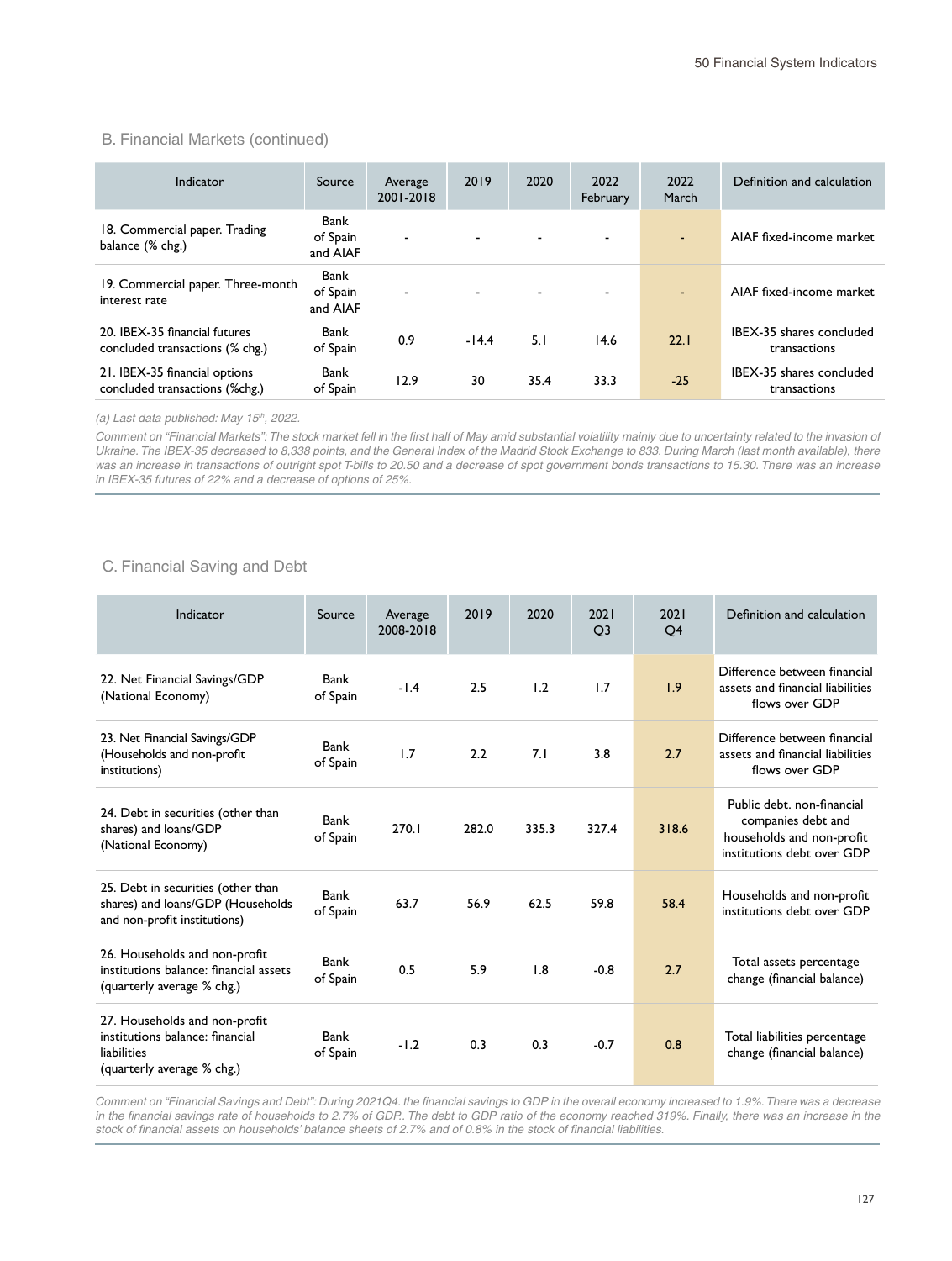### D. Credit institutions. Business Development

| Indicator                                                                                                                                                           | Source           | Average<br>2001-2019 | 2020   | 2021   | 2022<br>January | 2022<br>February | Definition and calculation                                                                                                                                   |
|---------------------------------------------------------------------------------------------------------------------------------------------------------------------|------------------|----------------------|--------|--------|-----------------|------------------|--------------------------------------------------------------------------------------------------------------------------------------------------------------|
| 28. Bank lending to other resident<br>sectors (monthly average % var.)                                                                                              | Bank<br>of Spain | 5.2                  | $-0.1$ | 0.2    | $-0.9$          | $-0.05$          | Lending to the private<br>sector percentage change<br>for the sum of banks.<br>savings banks and credit<br>unions.                                           |
| 29. Other resident sectors' deposits<br>in credit institutions<br>(monthly average % var.)                                                                          | Bank<br>of Spain | 6.3                  | 0.6    | 0.3    | $-1.3$          | $-0.1$           | Deposits percentage change<br>for the sum of banks,<br>savings banks and credit<br>unions.                                                                   |
| 30. Debt securities<br>(monthly average % var.)                                                                                                                     | Bank<br>of Spain | 8.8                  | 0.8    | $-0.7$ | 2.1             | 2.5              | Asset-side debt securities<br>percentage change for the<br>sum of banks, savings banks<br>and credit unions.                                                 |
| 31. Shares and equity<br>(monthly average % var.)                                                                                                                   | Bank<br>of Spain | 7.9                  | $-0.2$ | 0.1    | $-0.1$          | 0.4              | Asset-side equity and shares<br>percentage change for the<br>sum of banks, savings banks<br>and credit unions.                                               |
| 32. Credit institutions. Net position<br>(difference between assets from<br>credit institutions and liabilities<br>with credit institutions) (% of total<br>assets) | Bank<br>of Spain | $-2.0$               | $-1.9$ | 0.5    | 2.8             | 2.1              | Difference between the<br>asset-side and liability-side<br>"Credit System" item as a<br>proxy of the net position<br>in the interbank market<br>(month-end). |
| 33. Doubtful loans<br>(monthly average % var.)                                                                                                                      | Bank<br>of Spain | $-0.4$               | $-0.8$ | $-0.4$ | $-0.3$          | $-0.4$           | Doubtful loans. Percentage<br>change for the sum of<br>banks, savings banks and<br>credit unions.                                                            |
| 34. Assets sold under repurchase<br>(monthly average % var.)                                                                                                        | Bank<br>of Spain | 2.2                  | $-0.4$ | 0.6    | $-12.7$         | 6.6              | Liability-side assets<br>sold under repurchase.<br>Percentage change for the<br>sum of banks, savings banks<br>and credit unions.                            |
| 35. Equity capital<br>(monthly average % var.)                                                                                                                      | Bank<br>of Spain | 6.7                  | $-0.3$ | $-0.1$ | 0.5             | $-0.03$          | Equity percentage change<br>for the sum of banks,<br>savings banks and credit<br>unions.                                                                     |

Comment on "Credit institutions. Business Development": The latest available data as of February show a decrease in bank credit to the private sector of *0.05%. Data also show a decrease in financial institutions' deposit-taking of 0.1%. Holdings of debt securities grew 2.5%. Doubtful loans decreased 0.4 % compared to the previous month.*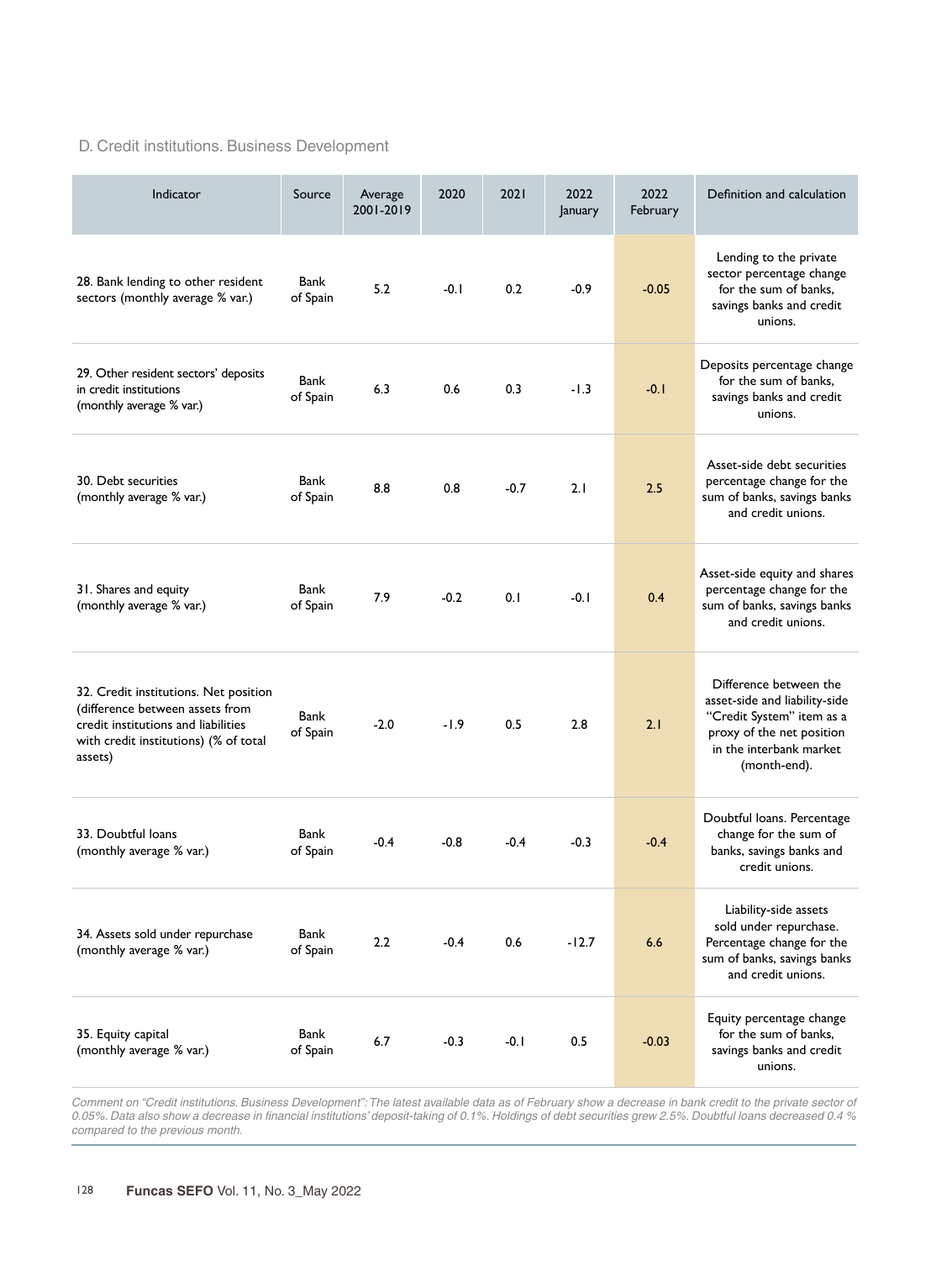#### E. Credit institutions. Market Structure and Eurosystem Refinancing

| Indicator                                                                                                                   | Source           | Average<br>2000-2018 | 2019    | 2020      | 2021<br>September | 2021<br>December | Definition and calculation                                                                     |
|-----------------------------------------------------------------------------------------------------------------------------|------------------|----------------------|---------|-----------|-------------------|------------------|------------------------------------------------------------------------------------------------|
| 36. Number of Spanish credit<br>institutions                                                                                | Bank<br>of Spain | 179                  | 114     | 113       | 112               | 110              | Total number of banks.<br>savings banks and credit<br>unions operating in Spanish<br>territory |
| 37. Number of foreign credit<br>institutions operating in Spain                                                             | Bank<br>of Spain | 76                   | 81      | 78        | 81                | 84               | Total number of foreign<br>credit institutions operating<br>in Spanish territory               |
| 38. Number of employees                                                                                                     | Bank<br>of Spain | 231.976              | 176.838 | 175.185   |                   | $175, 185$ (a)   | Total number of employees<br>in the banking sector                                             |
| 39. Number of branches                                                                                                      | Bank<br>of Spain | 37.607               | 23.851  | 22.589    | 20.330            | 19,015           | Total number of branches in<br>the banking sector                                              |
| 40. Recourse to the Eurosystem:<br>long term (total Eurozone financial<br>institutions) (Euro millions)                     | Bank<br>of Spain | 371.551              | 642.118 | 1.774.798 | 2,212,101         | 2,198,860 (b)    | Open market operations<br>and ECB standing facilities.<br>Eurozone total                       |
| 41. Recourse to the Eurosystem:<br>long term (total Spanish financial<br>institutions) (Euro millions)                      | Bank<br>of Spain | 79.421               | 132.611 | 260.971   | 289.676           | 289,689 (b)      | Open market operations<br>and ECB standing facilities.<br>Spain total                          |
| 42. Recourse to the Eurosystem<br>(total Spanish financial institutions):<br>main refinancing operations (Euro<br>millions) | Bank<br>of Spain | 26.049               | 102     | 3         | 34                | 16(b)            | Open market operations:<br>main long term refinancing<br>operations. Spain total               |

*(a) Last data published: December 2020.*

*(b) Last data published: April 30th, 2022.*

Comment on "Credit institutions. Market Structure and Eurosystem Refinancing": In April 2022, recourse to Eurosystem funding by Spanish credit *institutions reached 289.7 billion euros.* 

*MEMO ITEM: From January 2015 the ECB also offers information on the asset purchase programs. The amount borrowed by Spanish banks in these programs reached 616 billion euros in April 2022 and 4.9 trillion euros for the entire Eurozone banking system.*

F. Credit institutions. Efficiency and Productivity, Risk and Profitability

| Indicator                                                       | Source           | Average<br>2000-2018 | 2019      | 2020      | 2021<br>Q <sub>3</sub> | 2021<br>Q4 | Definition and calculation                                                                                                           |
|-----------------------------------------------------------------|------------------|----------------------|-----------|-----------|------------------------|------------|--------------------------------------------------------------------------------------------------------------------------------------|
| 43. "Operating expenses/gross<br>operating income" ratio        | Bank<br>of Spain | 49.11                | 53.30     | 54.90     | 59.57                  | 54.18      | Operational efficiency<br>indicator. Numerator and<br>denominator are obtained<br>directly from credit<br>institutions' P&L accounts |
| 44. "Customer deposits/<br>employees" ratio<br>(Euro thousands) | Bank<br>of Spain | 4.219.37             | 9.574.38  | 11.173.92 | 11.929.24              | 12.137.18  | Productivity indicator<br>(business by employee)                                                                                     |
| 45. "Customer deposits/<br>branches" ratio<br>(Euro thousands)  | Bank<br>of Spain | 27.149.27            | 74.450.04 | 89.952.10 | 102.795.08             | 11.819.77  | Productivity indicator<br>(business by branch)                                                                                       |